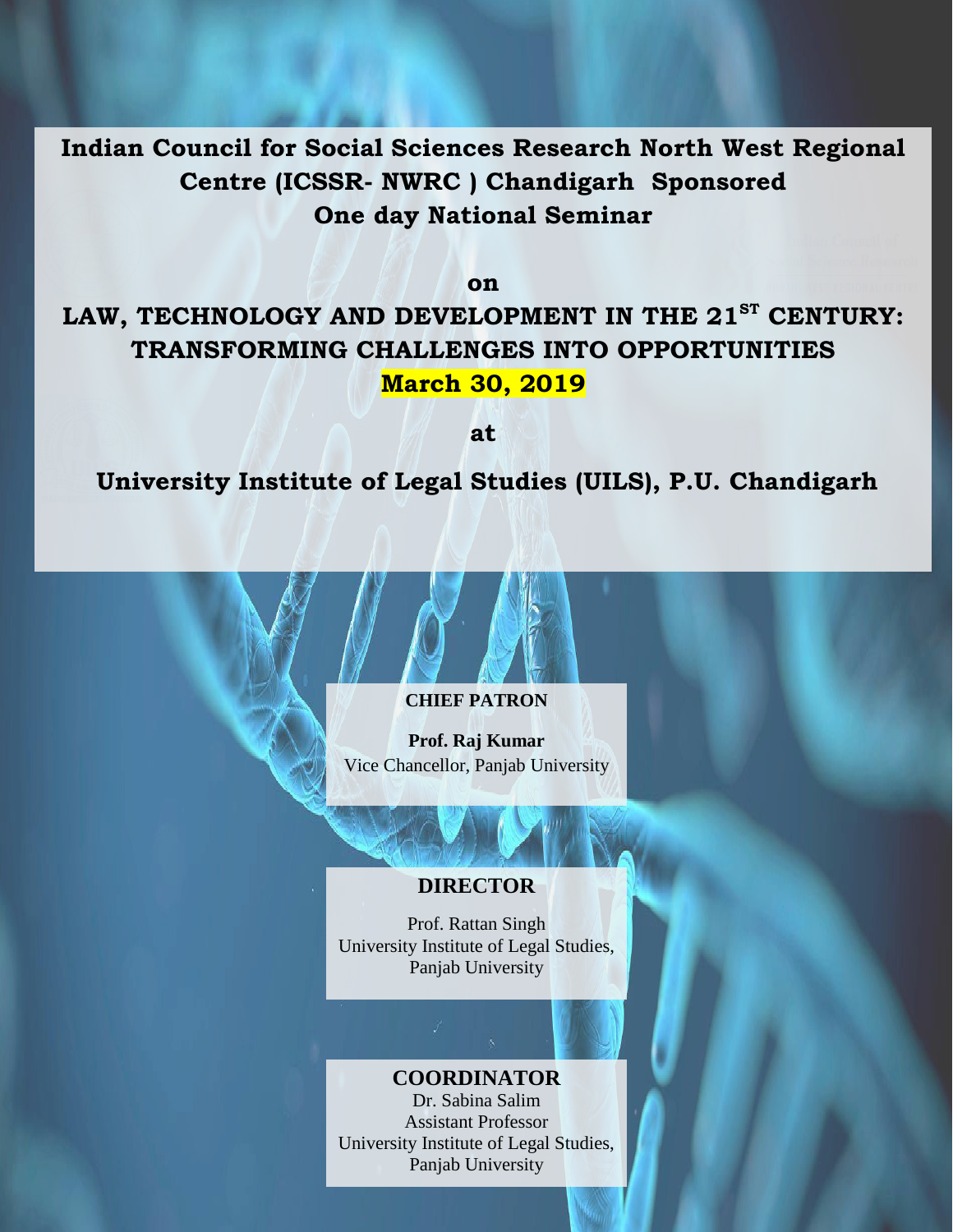#### **ABOUT THE THEME OF SEMINAR**

Irrespectively of their type, new technologies have serious social, economic, political and environmental implications. They shape our homes, businesses, policies, governments and environment. At the turn of the 21st century smart phones, laptops, digitalization and artificial intelligence applications, online marketing, GMO"s, Voice based virtual assistants like Alexa and Google Home etc were not part of the lives of majority of the human population. Now, more than 4 billion people have access to handheld devices that possess more computing power than the space stations had in the early twentieth century. The pace of transformation continues to accelerate. Technological development or progress, has led to the emergence of a technological society which must, of necessity, be accompanied by changes and adaptations in all disciplines. Such a "Technology society" is being defined as 'cyclical co-dependence, co-influence, and co-production of technology and society upon the other and vice versa.'

Digitalization and Artificial Intelligence are transforming lives, jobs and skills. The Chinese e-commerce giant Alibaba already owns a bank and is using knowledge about its customers to provide small-scale loans to Chinese consumers. Some surveys report that technology is making the world more unequal. But they also insist that only technology can fix this also. According to IMF, technology is a bigger driver of inequality than globalization. So do our problems arise from a mismatch between application of technology for development and the resultant benefits and opportunities?

By their very nature, technological revolutions are also highly disruptive. This is because the new technologies are so flexible and pervasive that their impact is caused not simply from adopting the technology, but from adapting to the technology. Thus implementation of technology influences the values of a society by changing expectations and realities. Conversely the choices and implementation of certain technologies is also influenced by values and norms.

The choices we made in the twentieth century have shown that the effects of technology and development on the environment are both obvious and subtle. In fact each wave of technology creates a set of waste previously unknown by humans like toxic waste, radioactive waste, e-waste.

At the same time the benefits that technology can bring to society are immense. The access to technologies enhances economic efficiency, facilitates better living conditions and has the potential to democratize governance and decision making. Technology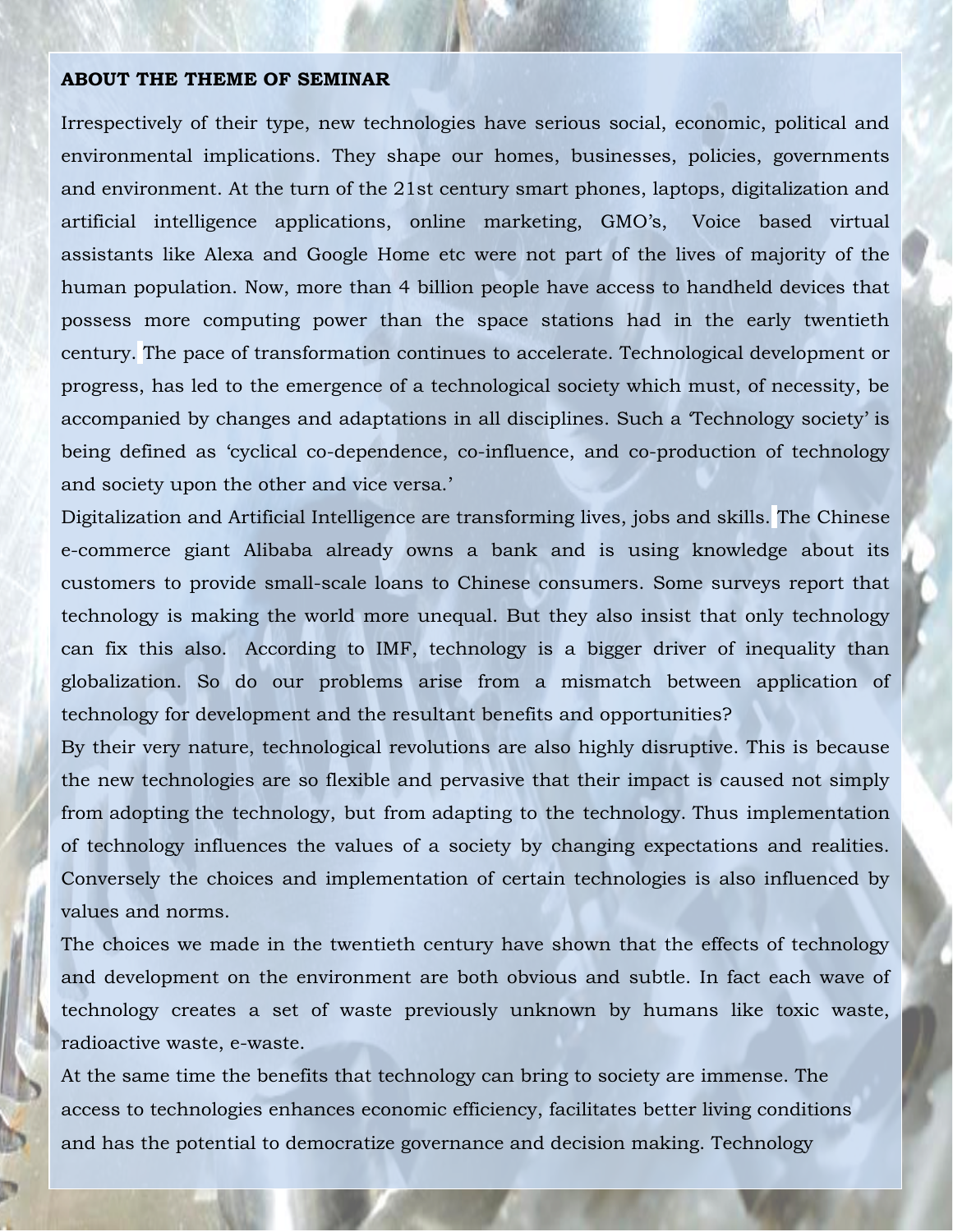enables greater knowledge of national and international issues, values, and cultures. Be it health, agriculture, food, lifestyle products or space explorations technology has made huge contribution. Not denial but innovating, planning, managing, adapting and regulating impacts of the new technology is required to ameliorate the disruptions and maximize the advantages and benefits. The key is to focus on policies that respond to the changes driven by the technological application.

While there are situations where technology is resistant to regulation in the traditional manner, law will continue to play an essential role in the mediation of new technologies into the future as much as those same technologies will continue to shape the law. To some, technology is "inherently dynamic and self-augmenting" in fact terming it as "autonomous technology". Others critique the idea that technological evolution is essentially beyond the control of individuals, state or society. They argue instead that the apparent autonomy of technology is a result of "technological somnambulism," the tendency of people to uncritically and unreflectively embrace and utilize new technologies without regard for their broader social, economic, cultural and political effects. This conference aims to understand how various disciplines can be harnessed for change brought by technology.

**RA** 

#### **SUB- THEMES:**

#### **ECONOMY, TECHNOLOGY AND DEVELOPMENT**

1115

- **1.** Online Economy and Entrepreneurship
- 2. Technology and Economic Development
- 3. Information Technology and Economic Growth
- 4. Banking in 21<sup>ST</sup> Century

#### **SOCIETY, CULTURES AND TECHNOLOGY**

- **1.** Health, Biotechnology, and Bioethics
- **2.** Technology and Inequality
- 3. Technology and Social Interactions
- 4. Innovation in Medical Technologies: Society, Law and Policy
	- 5. Impacts of Artificial Intelligence based technologies and applications

#### **ENVIRONMENT, TECHNOLOGY AND DEVELOPMENT**

- 1. Transfer of Technology
- 2. Law, Environmental Protection and Technology
- 3. Environmental Technologies, Intellectual Property and Climate Change Waste
- 4. Management and New Technologies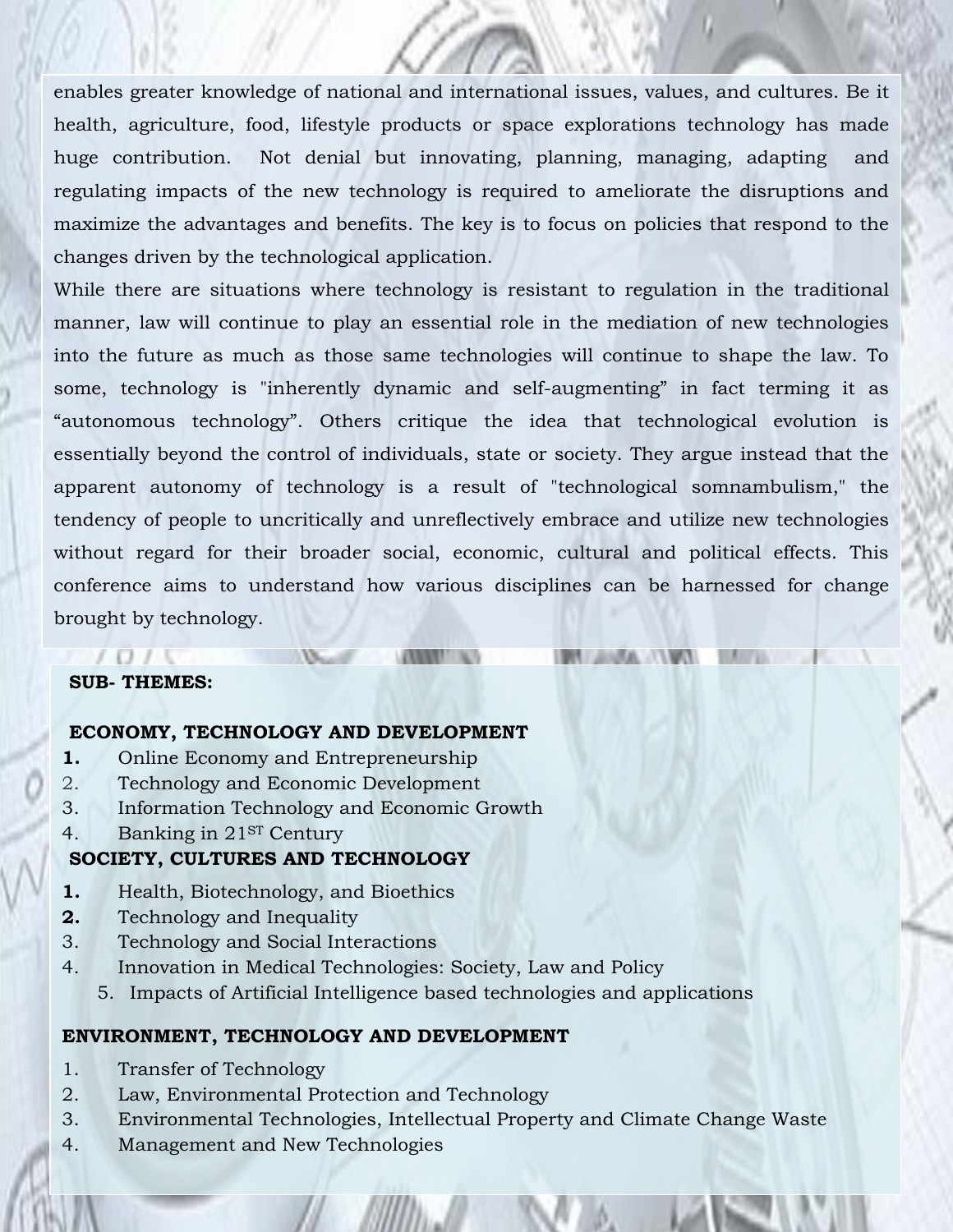#### **TECHNOLOGICAL CHALLENGES AND OPPORTUNITIES: THE FUTURE OF LAW**

- **1.** Technology and Civil Liberties
- **2.** Privacy, Technology, and National Security
- **3.** Technological and Legal Developments in Intellectual Property Laws
- 4. Agricultural Biotechnology and Food Security Law
- **5.** Health Law
- 6. Legal Profession and Technology
- 7. Artificial Intelligence Governance
- 8. Artificial Intelligence, Automation and Information Security

#### **CALL FOR PAPERS**

Research papers are invited from the academicians, practitioners, research scholars and students on the issues related to the themes. The quality based selected papers will be published in the form of a Book with International Standards Book Number. Only full papers submitted on or before the deadline shall be considered for publication. The authors of selected abstracts will be given an opportunity to present their papers during various sessions on the day of the seminar.

## **SUBMISSION GUIDELINES**

Delegates are requested to adhere to the following guidelines to facilitate the submission process.

#### **Abstract Submission**

Delegates are requested to send an abstract of 200 to 300 words as an attachment in a soft copy in word document with the following information to uils.seminar2019@gmail.com latest by March 20, 2019.

- 1. Name of the delegate(s)
- 2. Designation/Institution Details/Occupation
- 3. Address and Email id
- 4. Title of the abstract
- 5. Abstract

Selected abstracts shall be acknowledged

## **Submission of full-length paper**

- 1. Paper should be original, relevant and clear.
- 2. Format and Specifications required: Font: Times New Roman, 12pt, 1.5 spacing Footnote: Times New Roman, 10pt., 1.0 spacing Alignment: Justified Sheet: A4 Size with 1" Margin on all sides Citation: Uniform Style of Citation Length: Max. 4000 words (exclusive of footnotes)

Delegates are requested to send their full papers to **uils.seminar2019@gmail.com** on or

before March 25, 2019.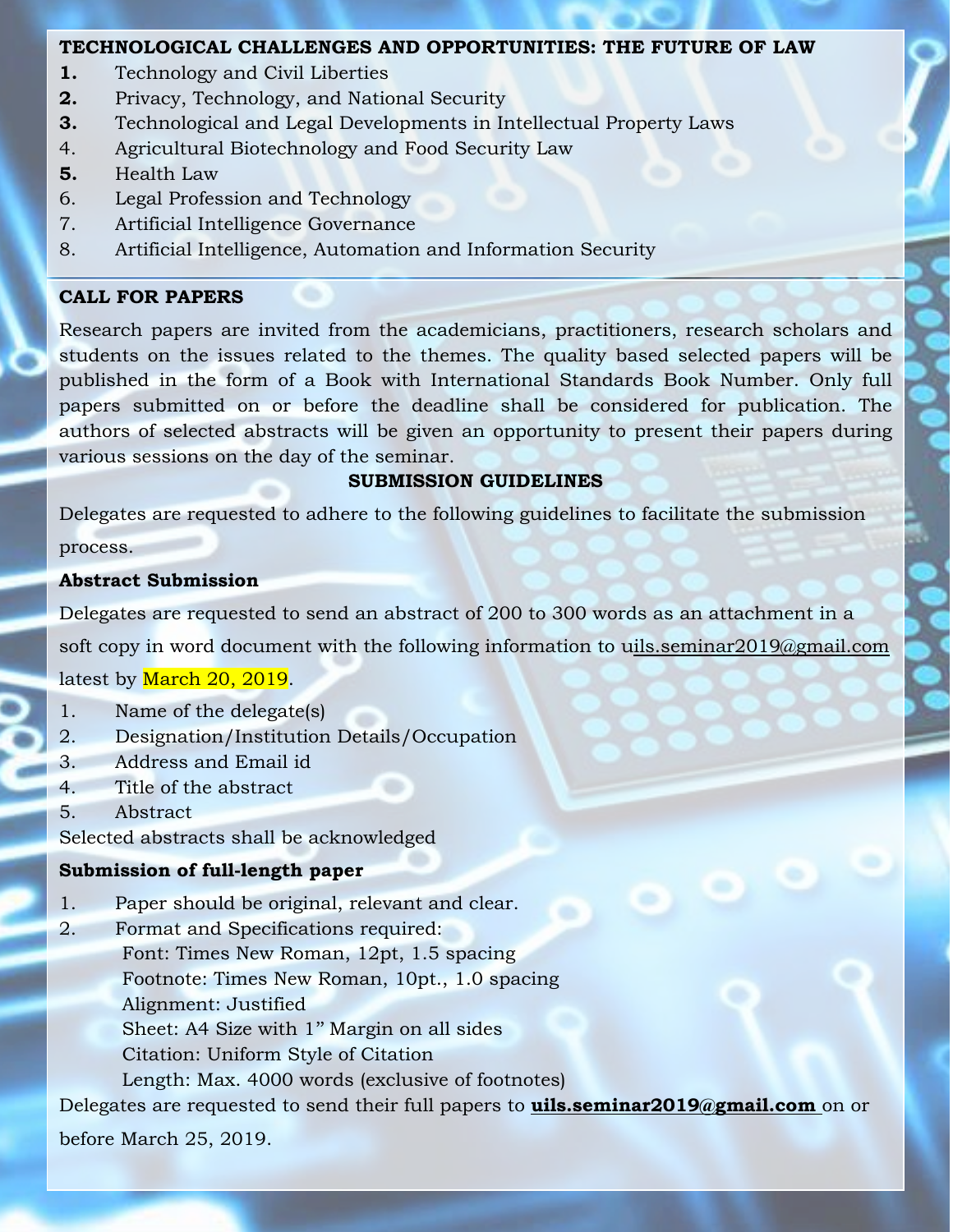#### **Notice**

No TA/DA will be provided to delegates. Delegates have to arrange their own accommodation. No paper shall be deemed to be read **TIMELINE**

| <b>Abstract Submission</b>         | March 20, 2019 (Revised) |
|------------------------------------|--------------------------|
| <b>Registration/Fee Payment by</b> | March 20, 2019           |
| <b>Submission of Full Paper</b>    | March 25, 2019           |
| <b>Conference Day</b>              | March 30, 2019           |

#### **REGISTRATION FEE FOR THE DELEGATES**

**Faculty Members, Academicians and Professionals**: Rs.1 500/- **Research Scholars and Students:** Rs.1000/-

**Co-Authors:**Rs.500/-

#### **Mode of Payment**

**Conf** 

Participants must also bring duly filled copy of registration forms which is attached with the brochure (subject to the acceptance of their abstract) at the time of depositing their registration fee which shall be taken at the registration desk on February 30, 2019 from 9.00 A.M to 10.30 A.M in the form of cash or Demand Draft made in favor of *Director, UILS, Panjab University, Chandigarh*, on or before March 20, 2019.

*For further clarification Please contact the Conference Committee Members.*

| Ms. Nancy          | 08968965391 |  |
|--------------------|-------------|--|
| Ms. Nidhi Sharma   | 08968079303 |  |
| erence Secretaries |             |  |
| Ms. Zaheen Kaur    | 7837327007  |  |
| Mr. Kumar Gautam   | 9466285377  |  |
| Mr. Kartik         | 9815320632  |  |
| Ms. Bhavyata       | 7814465627  |  |
|                    |             |  |

**For registration fill the form available online [Google form](https://docs.google.com/forms/d/e/1FAIpQLSerOz7SWVHKhVqYi8zvn8C0qrfwf8o6VYpCPVhQU_ATnoHpwg/viewform?usp=sf_link) or form attached below.**

all